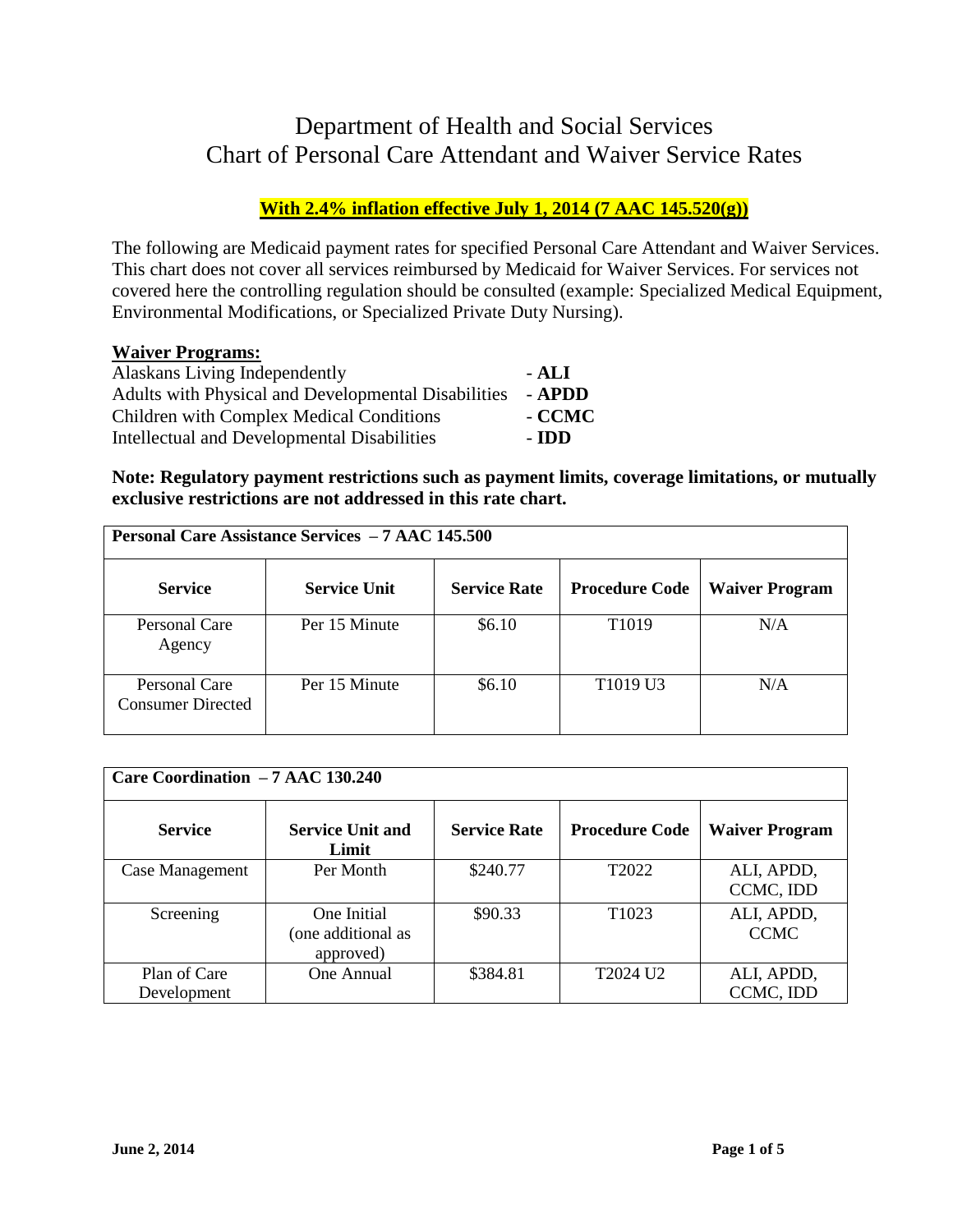| Nursing Oversight and Care Management - 7 AAC 130.235 |                                                                                            |                     |                       |                       |
|-------------------------------------------------------|--------------------------------------------------------------------------------------------|---------------------|-----------------------|-----------------------|
| <b>Service</b>                                        | <b>Service Unit</b>                                                                        | <b>Service Rate</b> | <b>Procedure Code</b> | <b>Waiver Program</b> |
| Oversight and Care<br>Management                      | Per $15$ minute $-$<br>local (service<br>within 200 miles<br>of provider)                  | \$22.38             | T <sub>1016</sub> CG  | CCMC, IDD             |
| Oversight and Care<br>Management                      | Per $15$ minute $-$<br>non-local<br>(recipient greater<br>than 200 miles<br>from provider) | \$88.95             | T1016 TN              | CCMC, IDD             |

Note: Non-local (greater than 200 miles) means the provider must travel to the recipient in excess of 200 miles.

| Residential Supported Living (RSL) – 7 AAC 130.255 - Non-State Government owned and<br>operated provider |                     |                     |                       |                       |
|----------------------------------------------------------------------------------------------------------|---------------------|---------------------|-----------------------|-----------------------|
| <b>Service</b>                                                                                           | <b>Service Unit</b> | <b>Service Rate</b> | <b>Procedure Code</b> | <b>Waiver Program</b> |
| RSL - 5 or fewer beds<br>per EIN*                                                                        | Per day             | \$144.47            | <b>T2031 UR</b>       | ALI, APDD             |
| RSL - 6 to 16 beds per<br>$EIN*$                                                                         | Per day             | \$148.73            | <b>T2031 US</b>       | ALI, APDD             |
| RSL - 17 or more beds<br>$per$ EIN*                                                                      | Per day             | \$158.73            | T <sub>2031</sub>     | ALI, APDD             |
| <b>RSL</b><br>Acuity Add-on **                                                                           | Per day             | \$350.81            | T2031 TG              | ALI, APDD             |

\*EIN is the provider' Employer Identification issued by the Internal Revenue Service. The provider's licensed beds (for all locations) are totaled to determine the Procedure Code to use for billing the service. **\*\*** Per 7 AAC 130.267 requires the recipient receive dedicated 1 to 1 staffing care 24 hours per day.

**Residential Supported Living (RSL) – 7 AAC 130.255 - State Government owned and operated provider**

| <b>Service</b>                 | <b>Service Unit</b> | <b>Service Rate</b> | <b>Procedure Code</b> | <b>Waiver Program</b> |
|--------------------------------|---------------------|---------------------|-----------------------|-----------------------|
| RSL                            | Per day             | \$158.73            | T2031 CG              | ALI, APDD             |
| <b>RSL</b><br>Acuity Add-on ** | Per day             | \$350.81            | T2031 TG              | ALI, APDD             |

**\*\*** Per 7 AAC 130.267 requires the recipient receive dedicated 1 to 1 staffing care 24 hours per day.

| Residential Habilitation - 7 AAC 130.265 |                     |                     |                       |                       |  |
|------------------------------------------|---------------------|---------------------|-----------------------|-----------------------|--|
| <b>Service</b>                           | <b>Service Unit</b> | <b>Service Rate</b> | <b>Procedure Code</b> | <b>Waiver Program</b> |  |
|                                          |                     |                     |                       |                       |  |
| <b>Family Home</b>                       | Per Diem            | \$119.93            | S <sub>5</sub> 140    | APDD, CMCC, IDD       |  |
| Habilitation – Adult                     |                     |                     |                       | Must be 18            |  |
| <b>Family Home</b>                       | Per Diem            | \$150.01            | S <sub>5</sub> 145    | CCMC, IDD             |  |
| Habilitation - Child                     |                     |                     |                       |                       |  |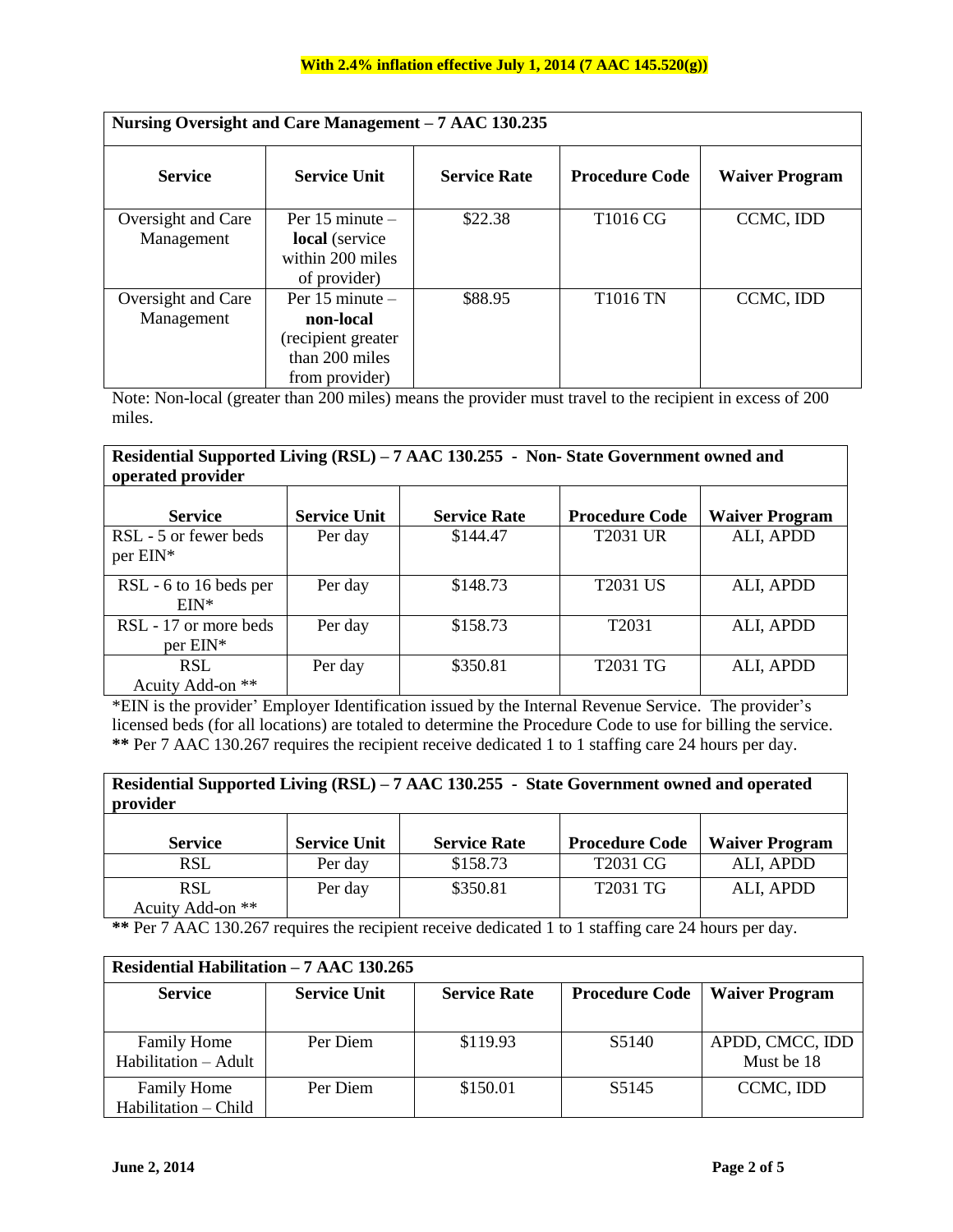## **With 2.4% inflation effective July 1, 2014 (7 AAC 145.520(g))**

| <b>Residential Habilitation - continued</b> |                |          |                   |                    |  |
|---------------------------------------------|----------------|----------|-------------------|--------------------|--|
| Group Home                                  | Per Diem       | \$316.86 | T <sub>2016</sub> | APDD, CMCC, IDD    |  |
| Habilitation                                |                |          |                   | Must be 18 or over |  |
| Group Home                                  | Per Diem       | \$350.81 | T2016 TG          | APDD, CMCC, IDD    |  |
| <b>Habilitation Acuity</b>                  |                |          |                   | Must be 18 or over |  |
| $Add-on**$                                  |                |          |                   |                    |  |
| Supported Living                            | Residential 15 | \$10.66  | T <sub>2017</sub> | APDD, CMCC, IDD    |  |
| Habilitation                                | Minute         |          |                   | Must be 18 or over |  |
|                                             |                |          |                   |                    |  |
| In-Home                                     | In-home $15$   | \$10.66  | T2017 U4          | CCMC, IDD          |  |
| Habilitation                                | Minute         |          |                   | Must be 17 or      |  |
|                                             |                |          |                   | Younger            |  |

**\*\*** Per 7 AAC 130.267 requires the recipient receive dedicated 1 to 1 staffing care 24 hours per day.

| <b>Intensive Active Treatment – 7 AAC 130.275</b>      |                     |                     |                       |                       |
|--------------------------------------------------------|---------------------|---------------------|-----------------------|-----------------------|
| <b>Service</b>                                         | <b>Service Unit</b> | <b>Service Rate</b> | <b>Procedure Code</b> | <b>Waiver Program</b> |
| Time limited<br>intervention,<br>treatment, or therapy | Per 15 minute       | \$22.38             | H <sub>2011</sub> CG  | APDD, CMCC, IDD       |

Note: Intensive Active Treatment does not include services for routine and on-going behavioral challenges or services related to administration of care though training of staff.

| <b>Various</b>                                         |                     |                     |                       |                           |
|--------------------------------------------------------|---------------------|---------------------|-----------------------|---------------------------|
| <b>Service</b>                                         | <b>Service Unit</b> | <b>Service Rate</b> | <b>Procedure Code</b> | <b>Waiver Program</b>     |
| Day Habilitation<br>Individual<br>7 AAC 130.260        | 15 Minute           | \$10.71             | T2021                 | APDD, CMCC,<br><b>IDD</b> |
| Day Habilitation<br>Group<br>7 AAC 130.260             | 15 Minute           | \$7.50              | T2021 HQ              | APDD, CMCC,<br><b>IDD</b> |
| Supported<br>Employment<br>Individual<br>7 AAC 130.270 | 15 Minute           | \$12.12             | T2019                 | APDD, CMCC,<br><b>IDD</b> |
| Supported<br><b>Employment Group</b><br>7 AAC 130.270  | 15 Minute           | \$8.49              | T2019 HQ              | APDD, CMCC,<br><b>IDD</b> |
| Pre-Employment<br>Individual<br>7 AAC 130.270          | 15 Minute           | \$12.12             | T2019 CG              | APDD, CMCC,<br><b>IDD</b> |
| Pre-Employment<br>Group<br>7 AAC 130.270               | 15 Minute           | \$8.49              | T2019 TT              | APDD, CMCC,<br><b>IDD</b> |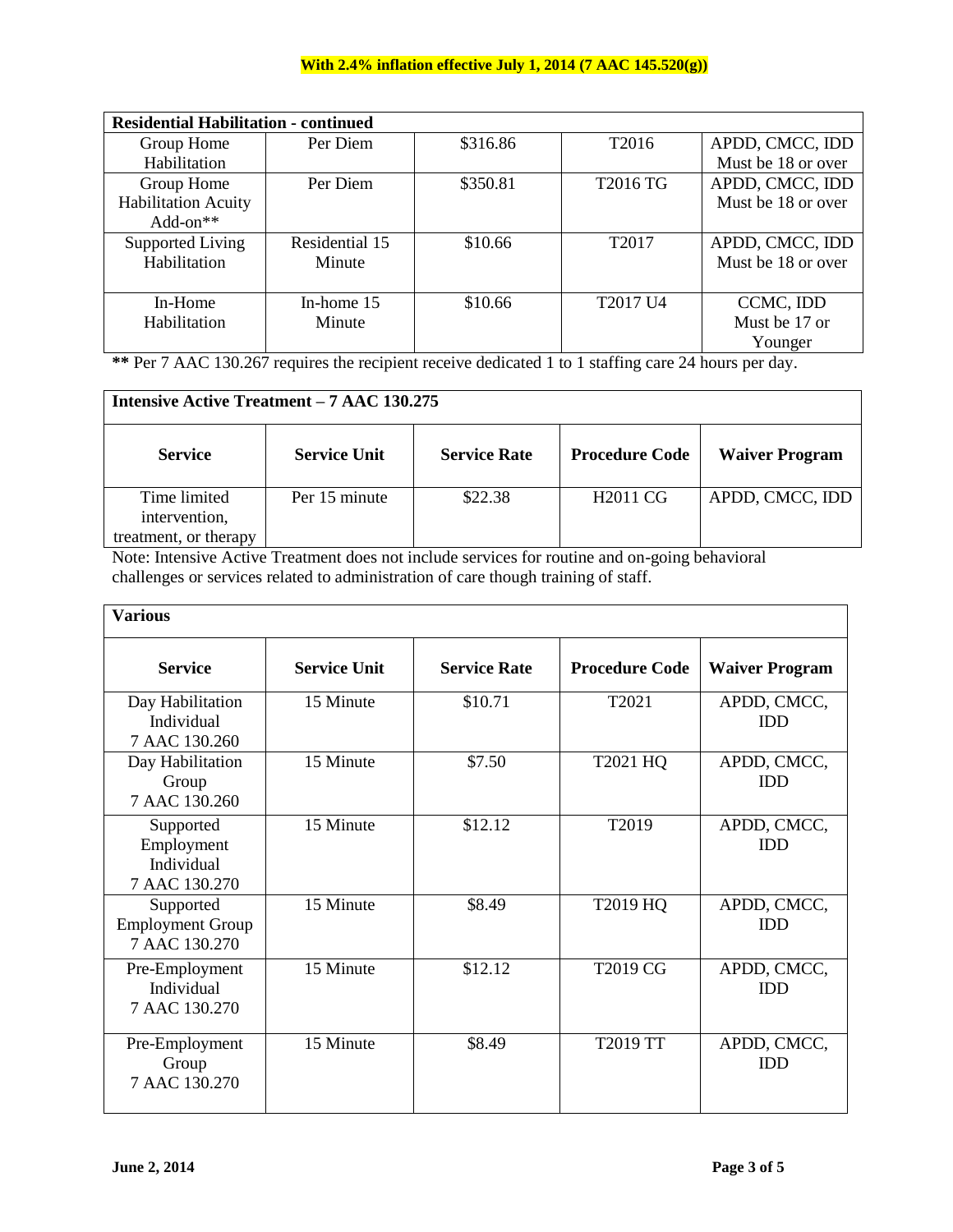| Various – continued      |                   |         |                    |            |
|--------------------------|-------------------|---------|--------------------|------------|
| Chore                    | 15 Minute         | \$6.70  | S <sub>5</sub> 120 | ALI, APDD, |
| 7 AAC 130.245            |                   |         |                    | CMCC, IDD  |
| <b>Adult Day Service</b> | Per Half Day***   | \$84.11 | S5101              | ALI, APDD  |
| 7 AAC 130.250            |                   |         |                    |            |
| <b>Adult Day Service</b> | 15 Minute         | \$5.25  | S5100              | ALI, APDD  |
| 7 AAC 130.250            |                   |         |                    |            |
| Meals                    | Home Delivered    | \$21.77 | S5170              | ALI, APDD, |
| 7 AAC 130.295            | Per Meal          |         |                    | CMCC, IDD  |
| Congregate Meals         | Per Meal          | \$21.15 | T2025              | ALI, APDD, |
| 7 AAC 130.295            |                   |         |                    | CMCC, IDD  |
| Transportation           | Per Trip          | \$14.74 | <b>T2001 SE</b>    | ALI, APDD, |
| 7 AAC 130.290            | Attendant or      |         |                    | CMCC, IDD  |
|                          | Escort            |         |                    |            |
| Transportation           | Per Trip up to 20 | \$14.74 | T2003              | ALI, APDD, |
| 7 AAC 130.290            | miles - Recipient |         |                    | CMCC, IDD  |
| Transportation           | Per Trip greater  | \$29.48 | <b>T2003 TN</b>    | ALI, APDD, |
| 7 AAC 130.290            | than 20 miles -   |         |                    | CMCC, IDD  |
|                          | Recipient         |         |                    |            |

\*\*\* Service period must be at least 1 hour with coverage up to 4 hours per day. This service unit is limited to one unit per day. Adult Day Services in excess of one Per Half Day unit must be billed using the 15- minute service units

| Various – continued |                         |               |                                  |                |
|---------------------|-------------------------|---------------|----------------------------------|----------------|
| Transportation      | Paratransit             | \$29.48       | <b>T2003 CG</b>                  | ALI, APDD,     |
| 7 AAC 130.290       | provider Per Trip       |               |                                  | CMCC, IDD      |
|                     | Recipient ***           |               |                                  |                |
| Specialized private | 15 minute               | Per           | T <sub>1002</sub> U <sub>2</sub> | ALI, APDD, IDD |
| duty nursing        | <b>Registered Nurse</b> | 7 AAC 145.250 |                                  | Must be 21 or  |
| 7 AAC 130.285       |                         |               |                                  | over           |
| Specialized private | 15 minute               | Per           | T <sub>1003</sub> U <sub>2</sub> | ALI, APDD, IDD |
| duty nursing        | <b>LPN/LVN</b>          | 7 AAC 145.250 |                                  | Must be 21 or  |
| 7 AAC 130.285       |                         |               |                                  | over           |

\*\*\*\* Paratransit providers defined under 49 CFR 37 Subpart F.

| Respite (unskilled) $-7$ AAC 130.280 |                     |                     |                       |                         |  |  |
|--------------------------------------|---------------------|---------------------|-----------------------|-------------------------|--|--|
| <b>Service</b>                       | <b>Service Unit</b> | <b>Service Rate</b> | <b>Procedure Code</b> | <b>Waiver Program</b>   |  |  |
| Respite                              | Per 15 Minute       | \$6.26              | S <sub>5</sub> 150    | ALI, APDD,<br>CCMC, IDD |  |  |
| <b>Respite Family</b><br>Directed    | Per 15 Minute       | \$4.22              | S5150 U <sub>2</sub>  | CCMC, IDD               |  |  |
| Respite                              | Per Day             | \$299.78            | S5151                 | ALI, APDD,<br>CCMC, IDD |  |  |
| <b>Respite Family</b><br>Directed    | Per Day             | \$202.68            | S5151 U2              | CCMC, IDD               |  |  |